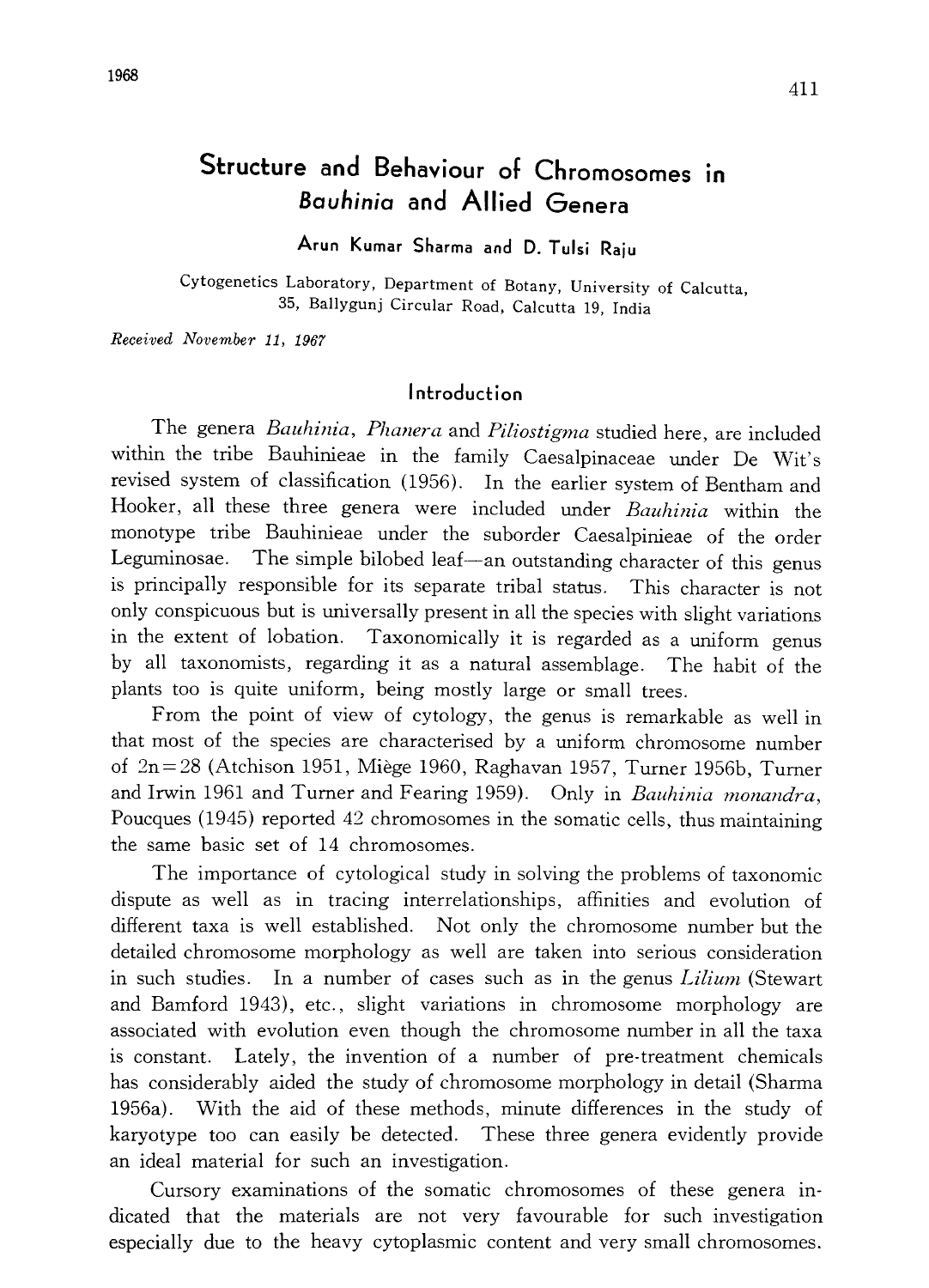Evidently, this is the principal reason why it has been lying unexplored. After a series of trials in different chemicals a method has been standardized, with which the present investigation was carried out.

### Materials and methods

The present cytological investigation was carried out on twenty-four species and varieties of the genera Bauhinia, Phanera and Piliostigma.

All of them have been collected from the Indian Botanical Gardens at Sibpur, Howrah and from Jamshedpur in Bihar.

Temporary orcein squash method has been found to be very suitable for the study of somatic chromosomes. Of different pre-treatment chemicals tried, isopsoralene was found to be the most effective one in producing well scattered metaphase plates with clarified constrictions (Chaudhuri, Chakraborty and Sharma 1962). Healthy young root-tips were pretreated in saturated solu tion of isopsoralene for  $2\frac{1}{2}$  to 4 hours in cold (9<sup>o</sup>C-10<sup>o</sup>C), fixed in propionic acid: ethyl alcohol  $(1:2)$  solution for about 45 minutes to an hour and stained by gently heating for a few seconds in a mixture of 2% aceto-orcein and N-HCl solutions (9:1). They were kept as such for overnight and the tip portions were subsequently squashed in 1% aceto-orcein solution or 45% acetic acid on a slide by applying uniform pressure over the coverslip and blotting off the excess stain. The slides thus prepared were properly sealed and observed under the microscope.

The aceto-orcein squashes were made permanent by first removing the wax seal and then by inverting them in a petri-dish containing normal butyl alcohol till the coverslip was detached from the slide and were subsequently mounted in euparal.

For meiotic studies, both smear and permanent sections were prepared from flower buds. Anthers of suitable size were smeared and stained in 1% propiono-carmine solution, after a long period (3-4 days) of fixation in pro piono: alcohol (1:3). Preparations in propiono-carmine gave much better results than those with any other chemical.

Block preparations were also carried out as usual after the fixation of flower buds in Nawashin's fluids A and B  $(1:1)$  for overnight, following pre-treatment in Carnoy's fluid and washing in water. Sections were cut  $14\mu$ thick and stained following Newton's Crystal Violet Schedule. Mordanting in a mixture of 10% acetic acid and 1% chromic acid  $(1:9)$  for overnight before staining was found to be essential.

Observations were made and figures drawn at a table magnification of approximately  $\times$ 1400 using a Leitz compensating eye-piece of  $\times$ 12.5 in combination with an apochromatic objective 1.3 and an aplanatic condenser of 1.4N. A. In the figures, chromosomes with secondary constrictions were drawn in outlines only.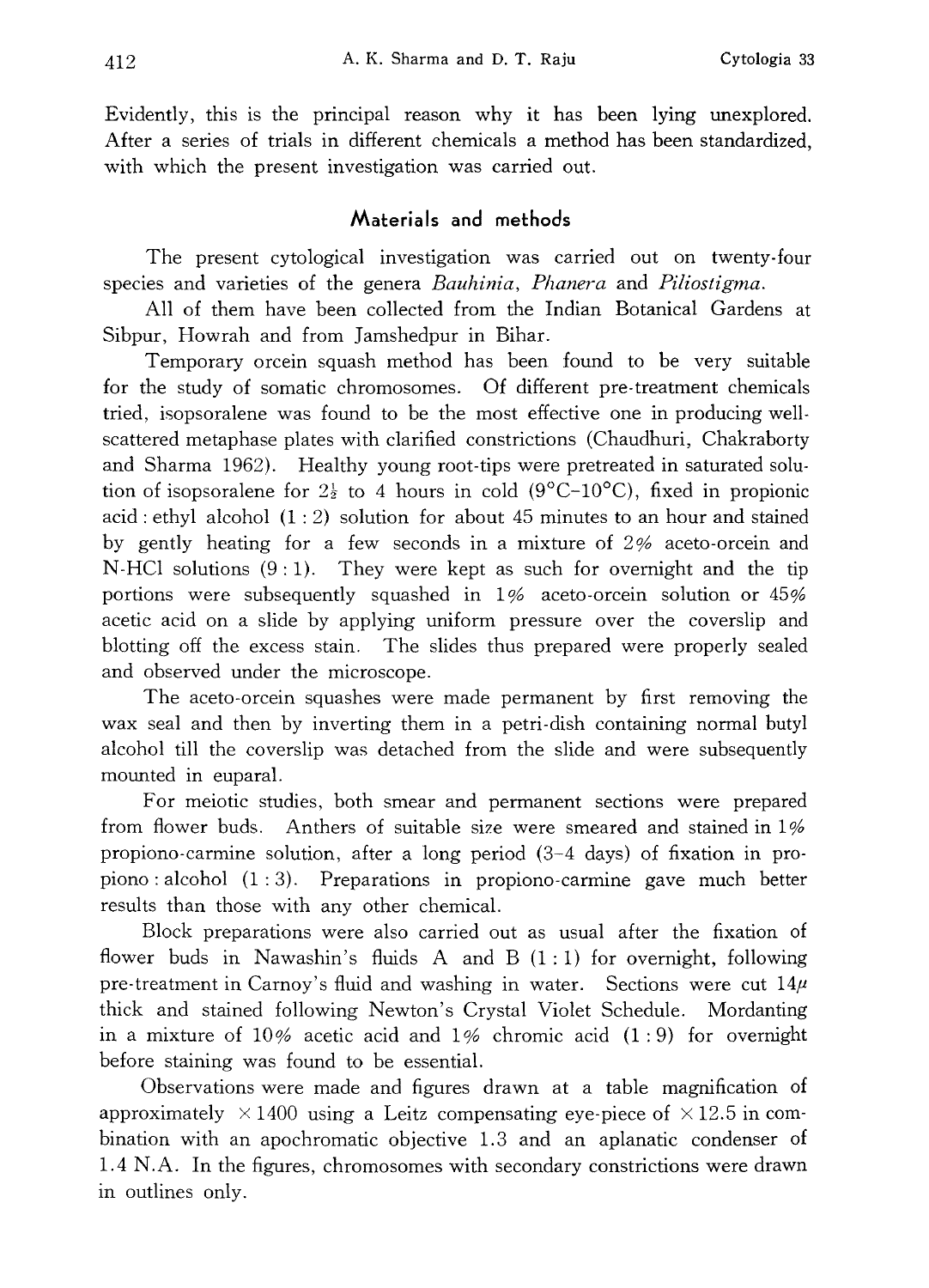#### Observations

The somatic chromosome numbers of the different species and varieties of Bauhinia, Phanera and Piliostigma so far investigated have been found to range from  $2n=16$  to  $2n=28$ . A number of nuclei have been found to possess varying numbers of chromosomes, other than the normal number , in the same tissue containing the normal number, in several species. The normal number in such cases had to be determined from frequency counts and the number which has been found to be present in the highest frequency in the nuclei has been regarded as the normal one. A detailed karyotype analysis of the different species and varieties reveals a gross similarity in complements. The species can be distinguished from each other by minute differences in the details of chromosome structure, including the secondary constrictions. The chromosomes, on an average, are very short in length, in comparison to the cells, which are very large. Size difference is present, though not very marked. There is a gradual gradation from the comparatively longer to short ones. Though the chromosomes are in general short, still on the basis of their relative length they can be divided into two groups, viz., comparatively long and short. Long chromosomes are generally provided with a satellite at the end of one of the arms. Karyotypes of all the species and varieties investigated in the present paper reveal that on the basis of gross morpho logical features a number of chromosome types is common to all of them. A critical analysis, however, shows that minor alterations in the representatives of the types are met with in different species which may be considered as criteria for the identification of these species. A significant coincidence in the total amount of chromatin matter of all the species and varieties is ob served. The general types will be described separately in the beginning and their finer differences will be dealt with under karyotype description for each species. The main types which have been noted are as follows:

Type A-Long chromosome with nearly median to median primary con striction and a satellite at the distal end of the slightly short arm.

Type B—Short chromosome with nearly median to median primary constriction.

The different species differ in having different numbers of the above types. A detailed karyotype analysis of different species and varieties is dealt with separately in the following text.

Meiotic studies show very large P.M.C.'s with heavy cytoplasmic content and very small chromosomes. During meiosis, diakinesis and metaphase I reveal 14 bivalents except in Bauhinia diphylla, B. hookeri, B. rufescence, B. retusa, Phanera integrifolia and Piliostigma malabaricum. The irregu larities noted in some of the species are lagging, early separation, inversion bridge, restitution nucleus, nondisjunction, secondary association, polyspory and accumulation of chromatin matter in the form of nuclei ranging in size and number from a few to many.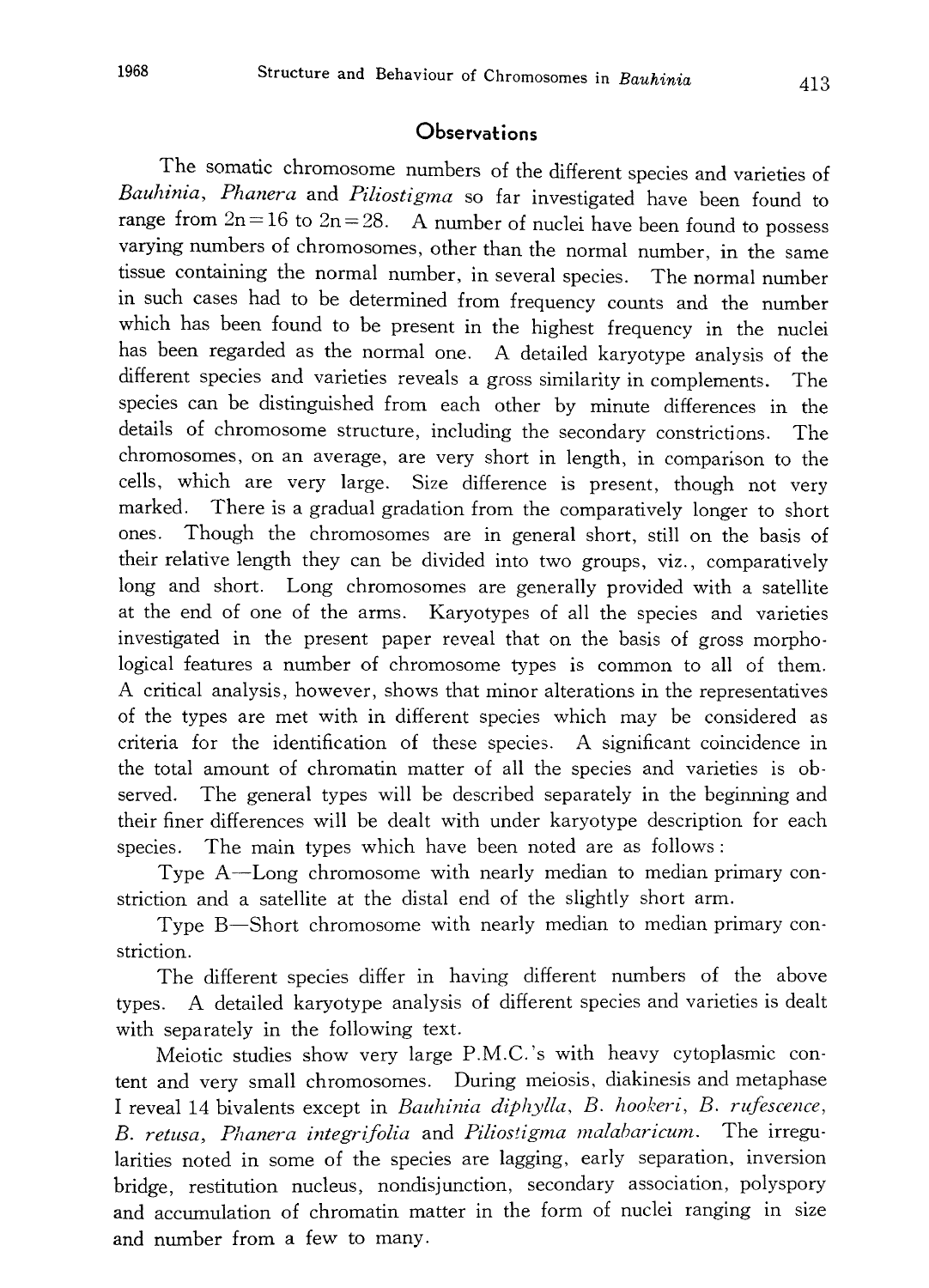

Figs. 1. 1, 1a, 3, 3a, 5, 5a, 6, 6a, 18, 18a, 23, 23a, 37, 37a, 42, 42a, 44, 44a, 47, 47a, 50, 50a, and 52, 52a. Normal somatic metaphase plates and idiograms of Bauhinia acuminata, B. blakeana, B. corniculata, B. diphylla, B. galpini, B. hookeai, B. monandra (Type 1), B. monandra  $(=B. \; krugii, \; Type \; II), \; B. \; petersiana, \; B. \; purpurea, \; B. \; purpurea \; var.$ purpurea and B. racemosa respectively. 24-26, 45 and 48. Variation somatic metapha plates of  $B.$  hookeri,  $B.$  petersiana and  $B.$  purpur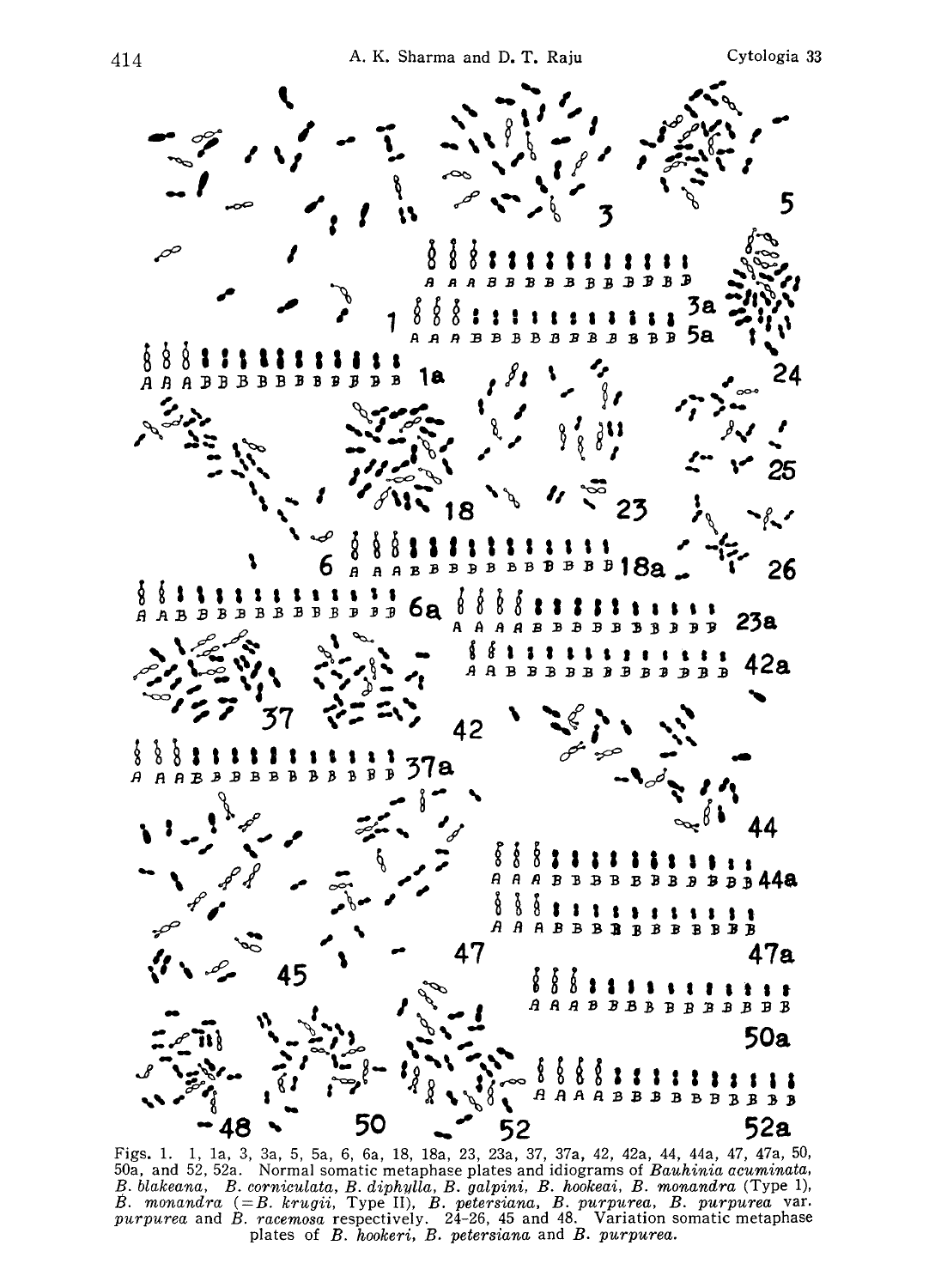1. Bauhinia aouminata Linn.  $2n=28=A_6+B_{22}=1.8\mu$  to  $2.9\mu$  (Figs. 1) to 1a).

Meiotic studies show large P.M.C.'s with regular fourteen bivalents (Fig. 2).

2. B. blakeana Dunn.  $2n = 28 = A_6 + B_{22} = 1.8\mu$  to  $3.2\mu$  (Figs. 3 and 3a).

Meiotic studies show large P.M.C.'s with regular normal fourteen bivalents (Fig. 4). Meiotic irregularities show cells with extra chromosomal droplets of stainable bodies along with the bivalents ranging both in size and number from one to numerous.

3. B. corniculata Benth.  $2n=28=A_6+B_{22}=1.4\mu$  to  $3.1\mu$  (Figs. 5 and 5a).

4. B. diphylla Buch.  $2n = 28 = A_4 + B_4 = 1.4\mu$  to  $2.5\mu$  (Figs. 6 and 6a). Meiotic studies show very large P.M.C.'s with regular normal fourteen bivalents (Fig. 7), along with other variation plates with thirteen and twelve bivalents respectively (Figs. 8 and 9). Secondary association of bivalents in metaphase I is observed, the maximum association or the lowest number of grouping being  $1(5)+1(4)+4(1)$ . The irregularities noted at metaphase II are 12-12 and 13-13 chromosomes at each pole in each mother cell respec tively (Figs. 10 and 11). The other irregularities noted are restitution nucleus, inversion bridge with a fragment, non-disjunction and polyspory respectively (Figs. 12, 13, 14 and 15, 16, 17). Each polyspore contains very small to big spores in varying numbers from 6 to 13 onwards. 5. B. galpini N. E. Br.  $2n=28=A_6+B_{22}=1.8\mu$  to  $3.2\mu$  (Fig. 18 and 18a).

Meiotic studies show very large P. M. C.'s, with fourteen bivalents at diakinesis and metaphase I stages (Figs. 19 and 20). Diakinesis stage shows extra chro mosomal droplets of stainable bodies with one or two bivalents attached to one of it. The irregularities noted are polyspory, containing spores varying in size and number from 6 onwards in each cell (Figs. 21 and 22).

6. *B. hookeri* F. Muell.  $2n = 28 = A_8 + B_9 = 1.4\mu$  to 3.2 $\mu$  (Figs. 23 and 23a).

In addition to the normal karyotype represented above, variations both in number and structure of the chromosomes have also been observed. Nu merical variations showing lower numbers of  $2n=26$ , 18 and 16 chromosomes respectively (Figs. 24, 25 and 26) have been recorded.

Meiotic studies show very large P.M.C.'s with regular normal fourteen bivalents both at diakinesis and metaphase I (Fig. 27). Numerical variations showing lower numbers of  $n=13$ , 12, 10, 9, 8, 7 and 6 bivalents respectively (Figs. 28, 29, 30, 31, 32, 33 and 34) have also been recorded. The irregularities noted are non-disjunction of 11-9 and 12-13 chromosomes at each pole of a pollen mother cells (Figs. 35 and 36) respectively.

7. B. monandra Kurz. Type I.  $2n = 28 = A_3 + B_{22} = 1.4\mu$  to  $3.2\mu$  (Figs. 37 and 37a).

Meiotic studies show very large P.M.C.'s with regular normal fourteen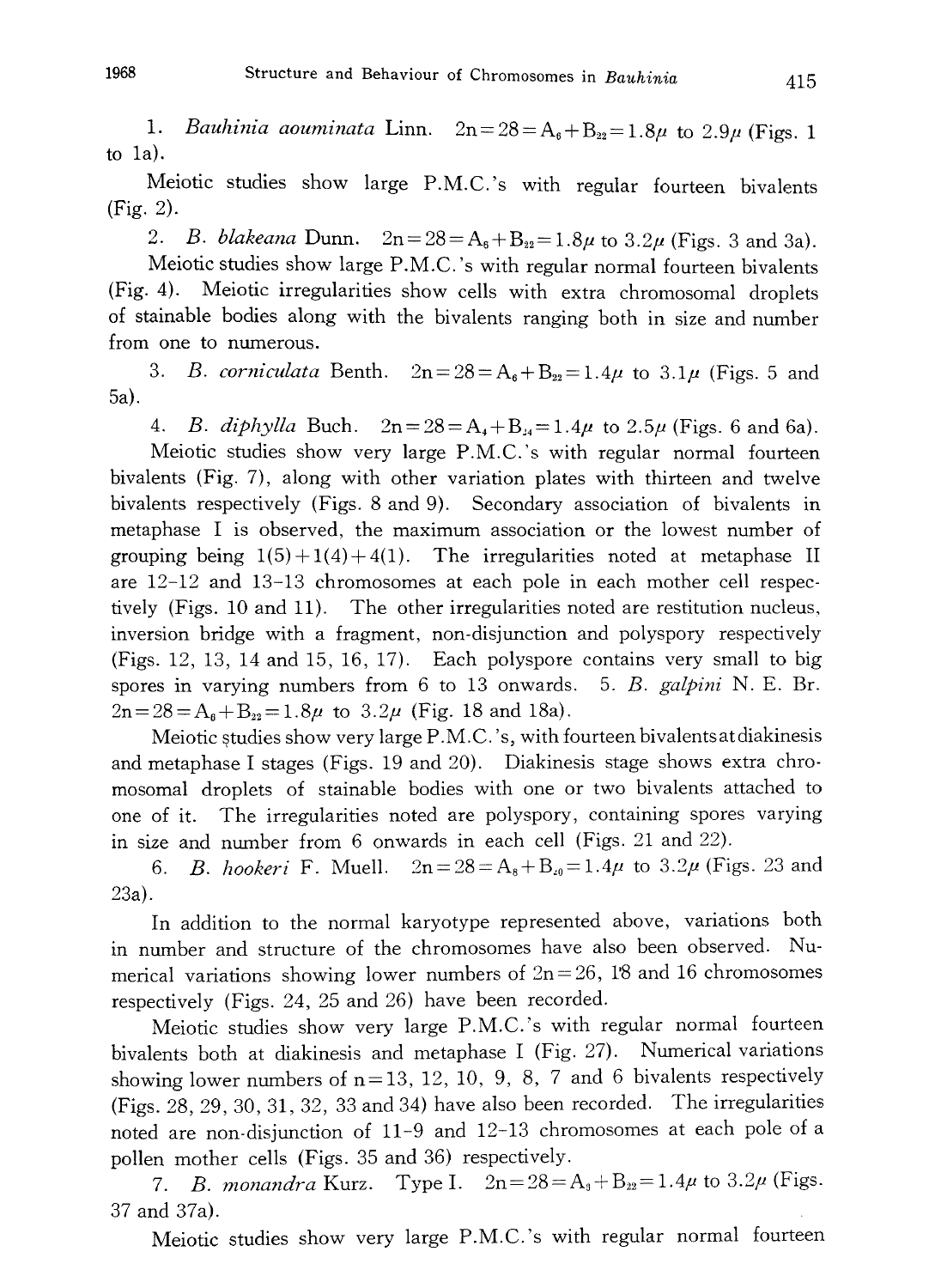bivalents both at diakinesis and anaphase I (Fig. 38). Metaphase II shows 14-14 chromosomes on both the poles of the mother cell (Fig. 39). The



Figs. 2, 4, 7-17 and 19-22. Meiotic stages of B. acuminata, B. blakeana, B. diphylla and B. galpini respectively.

irregularity noted is polyspory, the cells containing spores of various size and number. The number of spores varies from 7-11 (Figs. 40 and 41).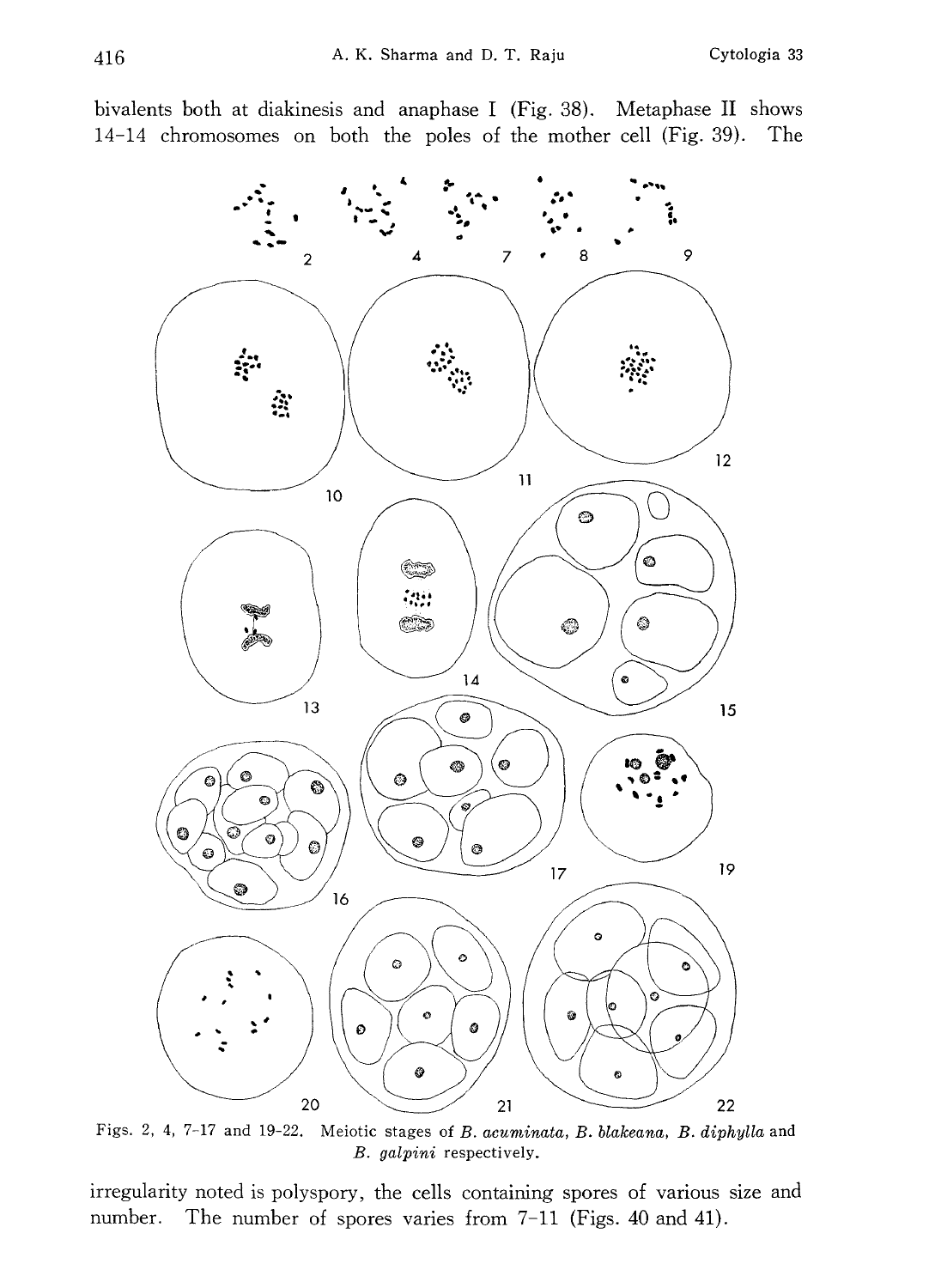8. B. monandra Kurz. Type II (= B. krugii Urban).  $2n = 28 = A_4 + B_2$  $=1.4\mu$  to  $2.2\mu$  (Figs. 42 and 42a).

Meiotic studies show large P.M.C.'s with regular normal four teen biva lents at meta phase I (Fig. 43).

9. B. petersiana C. Bolle. 2n  $=28=A_6+$  $B_{22}=14\mu$  to  $2.9\mu$  (Figs. 44 and 44a). In ad dition to the normal karyotype represented above, a variation nucleus with  $2n=26$  chromosomes has also been recorded (Fig. 45). Meiotic studies show large P.M.C.'s with regular fourteen bivalents at metaphase I



Figs. 27-36, 38, 43, 83, 85-86 and 87-90. Meiotic stages of Bauhinia hookeri, B. monandra (Type I), B. monandra (=B. krugii, Type II), Phanera semibifida (=B. semibifida), Piliostigma malabaricum (=B. malabarica plant No. 1) and P. malabaricum (Plant No. 2) respectively.

purpurea Linn.  $2n=28 = A_6+B_{22}=1.4\mu$  to  $2.5\mu$  (Figs. 47 and 47a).

10. B.

(Fig. 46).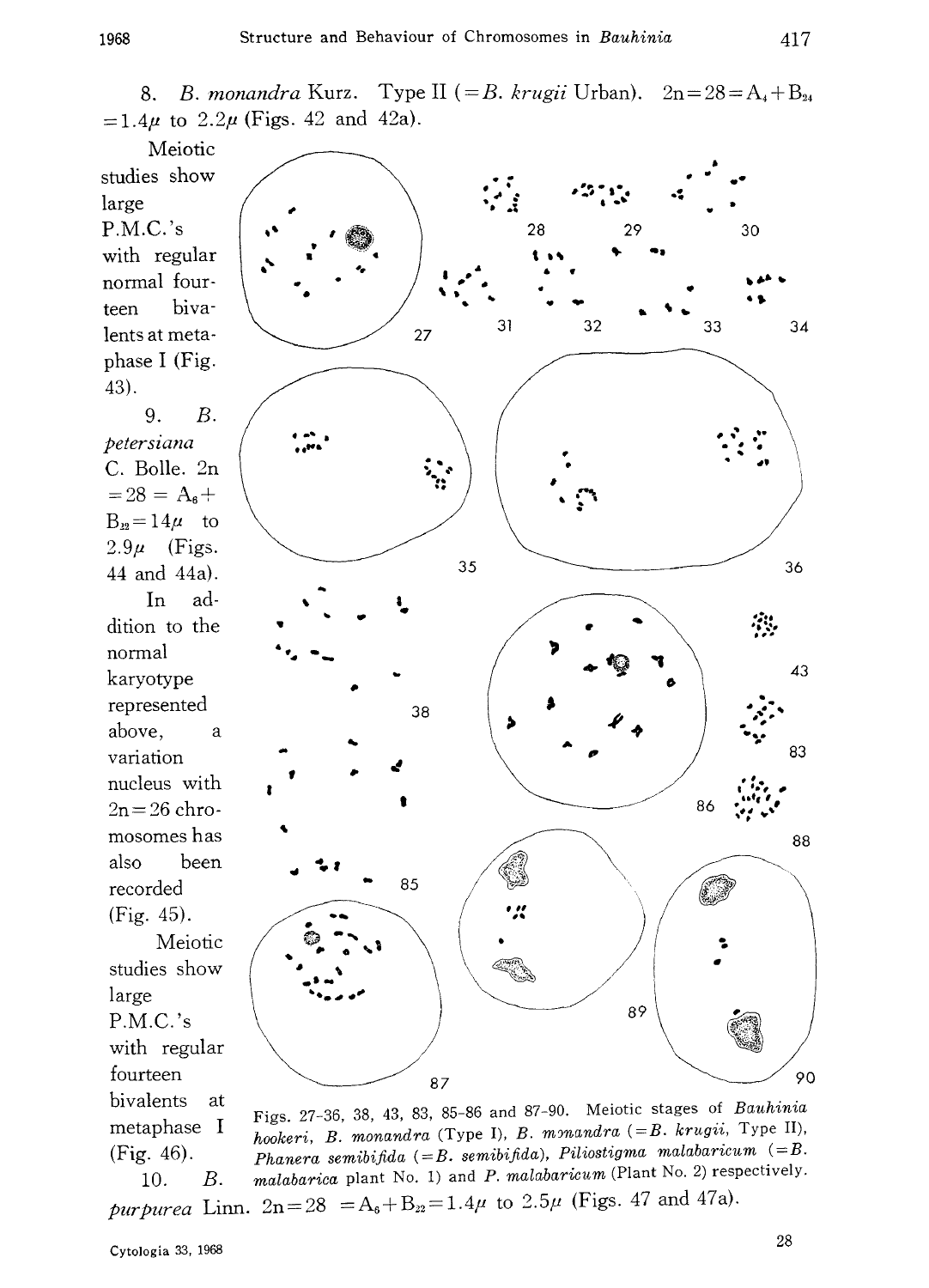

Figs. 53-54 and 61-64. Variation somatic metaphase plates of B. racemosa and B. rufescence respectively. 56, 56a, 60, 60a, 68, 68a, 70, 70a, 72, 72a, 74, 74a, 76, 76a, 78, 78a, 79, 79a, 82, 82a and 84, 84a. Normal somatic metaphase plates and idiograms of  $B$ . retusa (= Lasiobema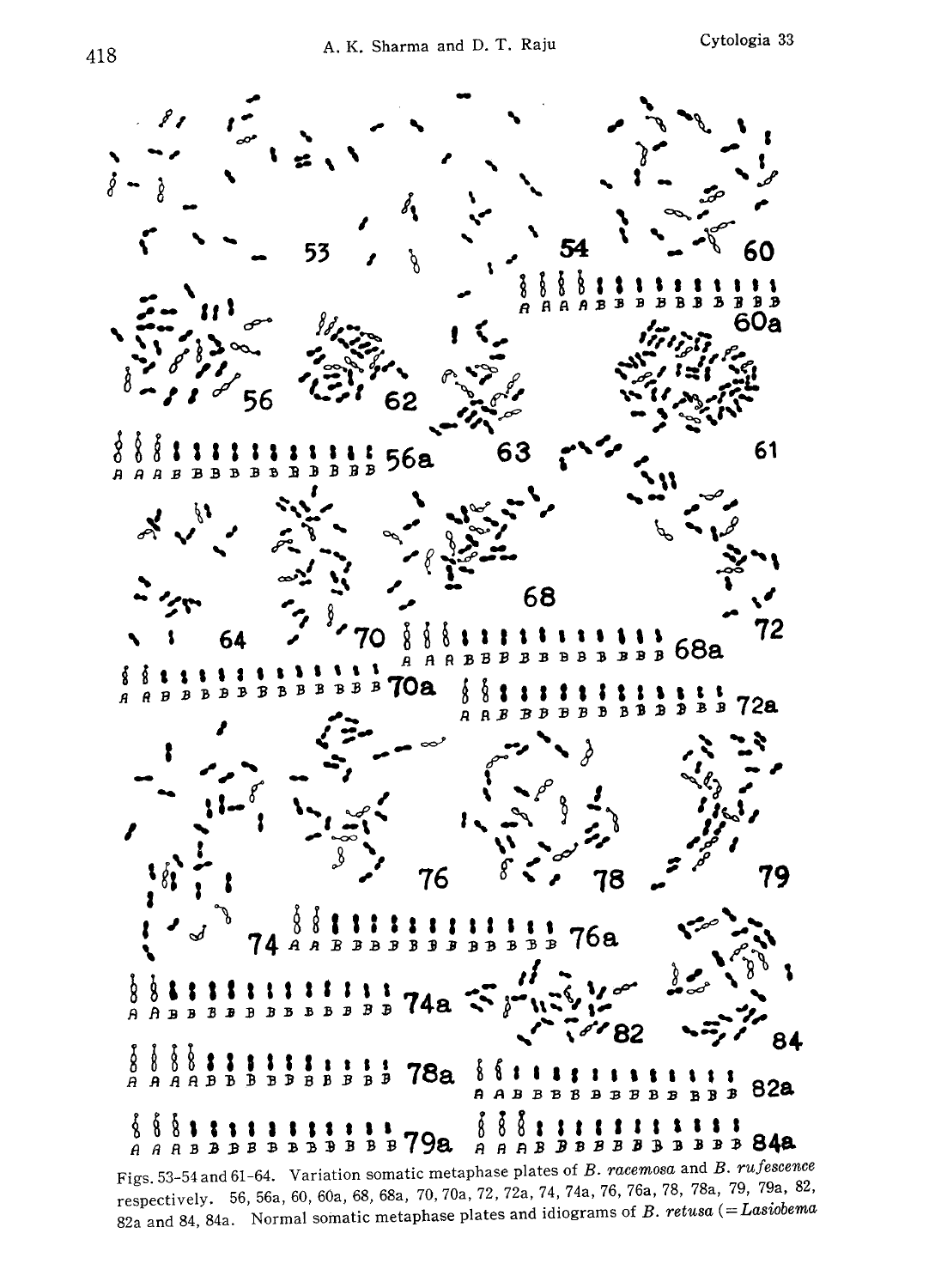In addition to the normal karyotype represented above, a variation nucl with  $2n = 26$  chromosomes has also been recorded (Fig. 48)

Meiotic studies show large P.M.C.'s with regular fourteen bivalents at metaphase I (Fig. 49).

11. B. purpurea Linn. var. purpurea.  $2n = 28 = A_s + B_s = 1.4\mu$  to 2.9 (Figs. 50 and 50a).

Meiotic studies show large P.M.C.'s with regular fourteen bivalents at metaphase I (Fig. 51).

12. *B. racemosa* Lam.  $2n = 28 = A_8 + B_{00} = 1.8\mu$  to  $2.9\mu$  (Figs. 52 and 52a).

In addition to the normal karyotype represented above, variation nuc containing  $2n=24$  and  $22$  chromosomes respectively have also been noted (Figs. 53 and 54).

Meiotic studies show large P.M.C.'s with regular fourteen bivalents at metaphase I (Fig. 55).

13. B. retusa Roxb. (= Lasiobema retusum (Roxb.) de Wit, comb. nov.)  $2n = 28 = A_6 + B_{22} = 1.4\mu$  to  $3.6\mu$  (Figs. 56 and 56a).

Meiotic studies show large P.M.C.'s with regular fourteen bivalents both at diakinesis and metaphase I (Fig. 57). Numerical variations showing lower numbers of 13 and 12 bivalents respectively have also been recorded (Figs . 58 and 59).

14. *B. rufescence*, Lam.  $2n = 28 = A_8 + B_0 = 1.4\mu$  to  $2.9\mu$  (Figs. 60 and 60a).

In addition to the normal karyotype represented above, variations both in number and structure of chromosomes have also been observed. Numerical variations showing higher and lower numbers of  $2n = 56, 26, 22$  and 18 ch mosomes respectively were seen (Figs. 61, 62, 63 and 64).

Meiotic studies show large P.M.C.'s with regular fourteen bivalents both at diakinesis and metaphase I (Fig. 65). Numerical variations showing lower numbers of 11 and 9 bivalents respectively have also been recorded (Figs. 66 and 67).

15. *B. tomentosa* Linn.  $2n = 28 = A_6 + B_{22} = 1.4\mu$  to  $2.9\mu$  (Figs. 68 and 68a).

Meiotic studies show large  $P.M.C.'s$  with regular fourteen bivalents (Fig. 69). Meiotic irregularities show the cells with extra chromosomal droplets of stainable bodies along with bivalents present in it. These stainable bodies range from one to numerous in number and also range in size from small to big.

16. B. variabilis Hort.  $2n=28=A_4+B_{24}=1.4\mu$  to  $2.1\mu$  (Figs. 70 and 70a).

Meiotic studies show large P.M.C.'s with regular fourteen bivalents at

retusum), B. rufescence, B. tomentosa, B. variabilis, B. variegate, B. variegate var. alboflava, B. variegata var. variegata, Phanera corymbosa  $(=B.$  corymbosa), Ph. integrifolia  $(=B. vahlii)$ , Ph. semibifida  $(=B. semibi fida)$  and Piliostigma malabaricum  $(=B. malabarica)$ respectively.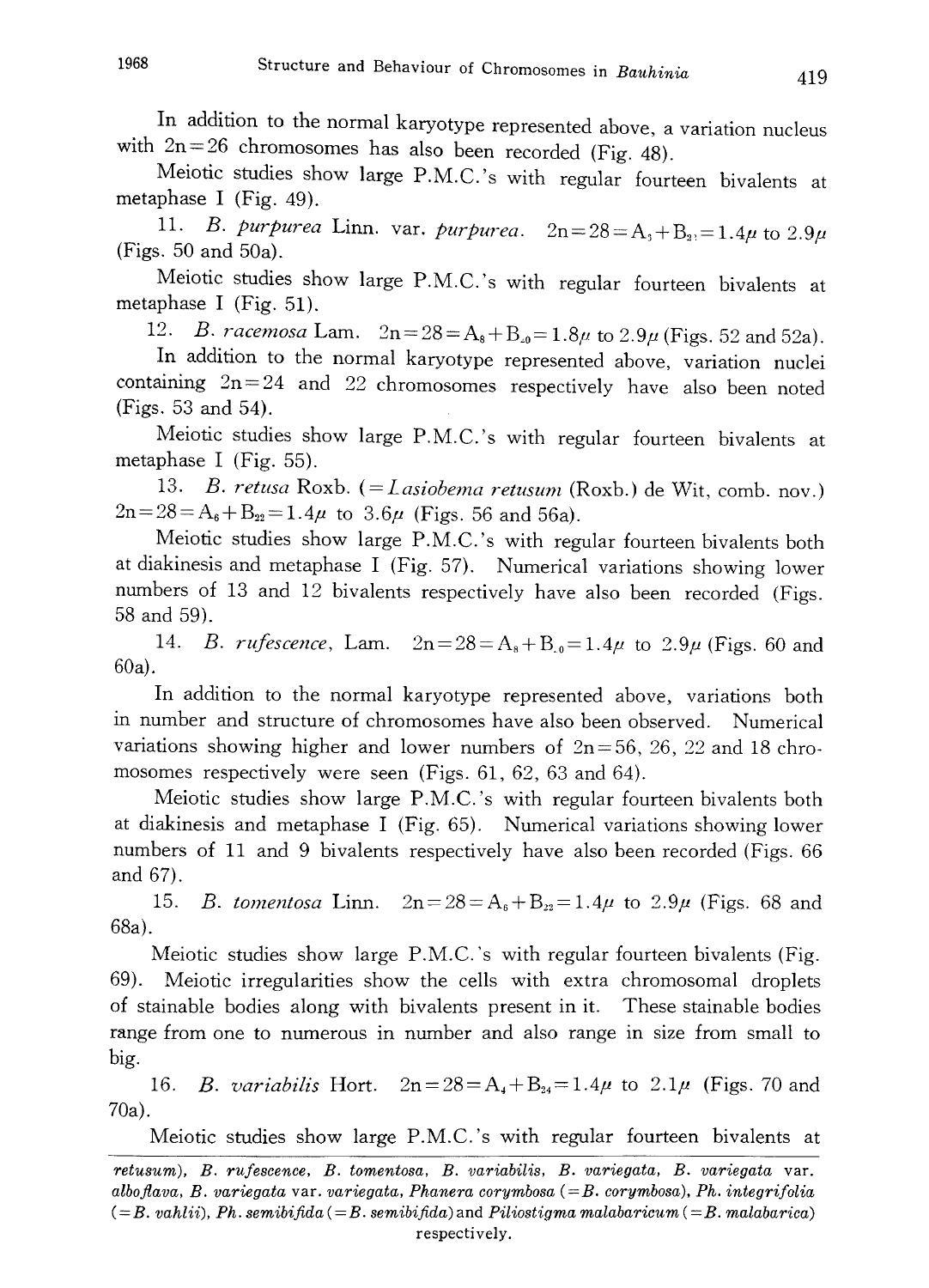

Figs. 39-41, 46, 49, 51, 55, 57-59, 65-67, 69, 71, 73, 75, 77 and 80-81. Meiotic stages of B. monandra (Type I), B. petersiana, B. purpurea, B. purpurea var. purpurea, B. racemosa, B. retusa (=Lasiobema retusum), B. rufescence, B. tomentosa, B. variabilis, B. variegata, B. variegata var. alboflava, B. variegata var. variegata and Phanera integrifolia (=B. vahlii) respectively. 91, histogram of different species and varieties of Bauhinia, Phanera and Piliostigma.

19. B. Meiotic studies show large P.M.C.'s with regular normal four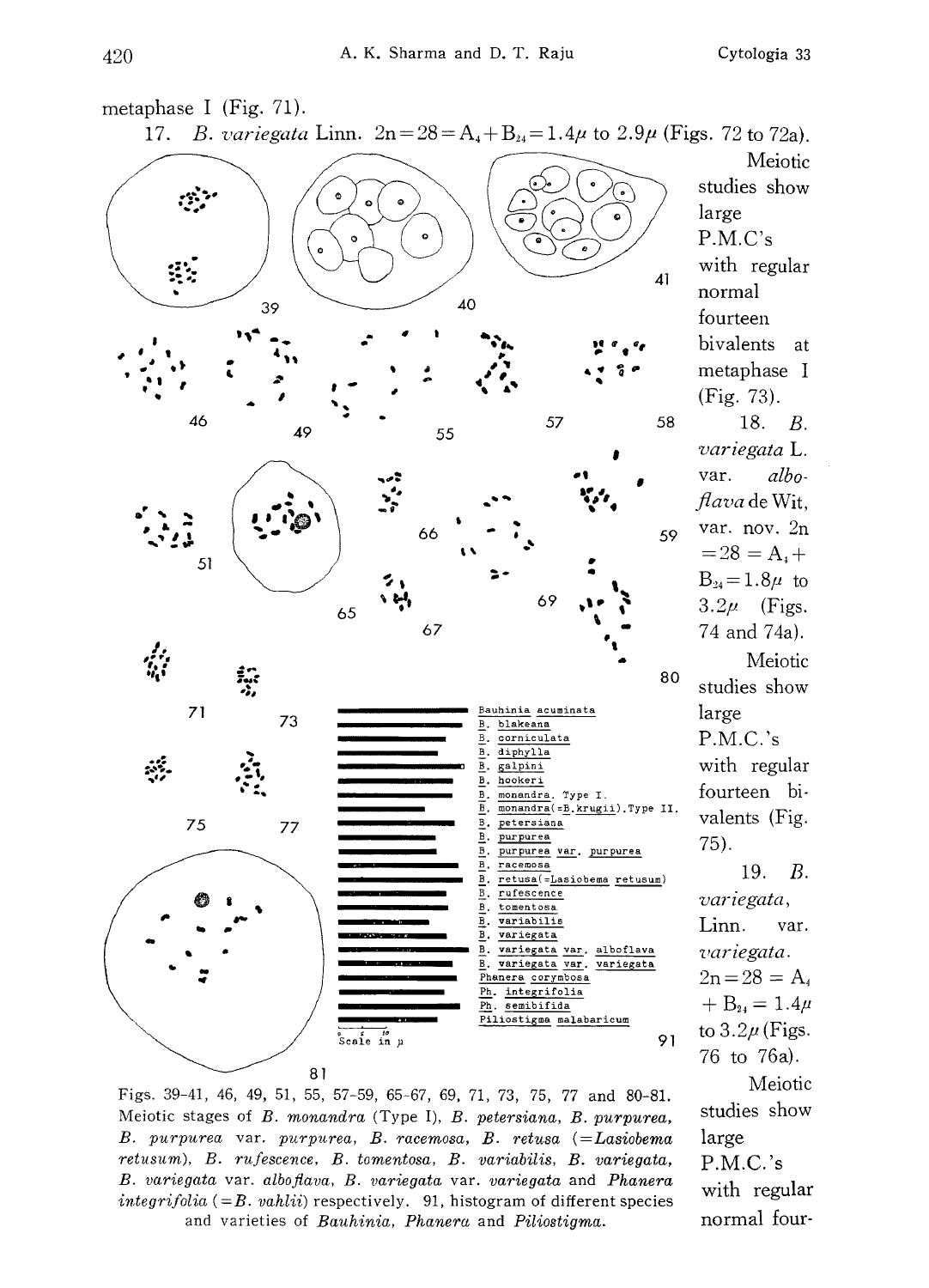teen bivalents at metaphase I (Fig. 77) .

20. Phanera corymbosa (Roxb.) Benth. (= Bauhinia corymbosa Rox  $2n = 28 = A_s + B_{20} = 1.4\mu$  to  $2.9\mu$  (Figs. 78 and 78a).

21. Ph. integrifolia (Roxb.) Benth.  $(=B. vahlii$  Wight and Arn.)  $2n=$  $28 = A_6 + B_{22} = 1.4\mu$  to  $2.9\mu$  (Figs. 79 and 79).

Meiotic studies show large P. M. C.'s with regular fourteen bivalents at metaphase I (Fig. 80). Numerical variation shows a lower number of 13 bivalents (Fig. 81).

22. Ph. semibifida (Roxb.) Benth.  $(=B.$  semibifida, Roxb. Hort.)  $2n = 28 = A_4 + B_{24} = 1.4\mu$  to  $2.5\mu$  (Figs. 82 and 82a).

Meiotic studies show large P.M.C.'s with regular fourteen bivalents at metaphase I (Fig. 83).

23. Piliostignaa malabaricum (Roxb.) Benth. (=Bauhinia malabarica Roxb., Hort.). (Plant No. 1).  $2n = 28 = A_0 + B_{22} = 1.8\mu$  to  $3.2\mu$  (Figs. 84 and 84a).

Meiotic studies show very large P.M.C.'s with regular normal fourteen bivalents both at diakinesis and metaphase I (Fig. 85). Two bivalents are attached to the nucleolus at the diakinesis stage (Fig. 86).

24. P. malabaricum (Roxb.) Benth. (=B. malabarica Roxb., Hort.). (Plant No. II). Meiotic studies show large P.M.C.'s with clear small twentyone bivalents both at diakinesis and metaphase I respectively (Figs. 87 and 88) . The irregularity noted is early separation (Figs. 89 and 90).

This plant was collected from a different location of the same compound, which is exactly similar in all respects with the plant number 1 of the same species from another locality.

#### **Discussion**

Chromosome studies of different species of Bauhinia, Phanera and Piliostigma so far carried out by different authors have all shown a 2n number of twenty-eight chromosomes, excepting *Bauhinia monandra* with  $2n=42$ (Atchison 1951, Pantulu 1942 and Poucques 1945). During the present in vestigation not only the same number has been recorded in some of the species but at the same time, in no case, species have been recorded with a chromosome number which is not a multiple of 7. This is a fair indication of the fact that these three genera represent quite a homogeneous and natural assemblage in which multiplication of chromosomes plays an important role in evolution to some extent.

In majority of the species, however, the chromosome number is constant with  $2n=28$  and chromosome morphology grossly identical in all. Therefore, the inclusion of Bauhinia, Phanera and Piliostigma under a single genus Bauhinia by Bentham and Hooker appears to be justified on the basis of cytological data.

In one species, *Piliostigma malabaricum*, both diploid and polyploid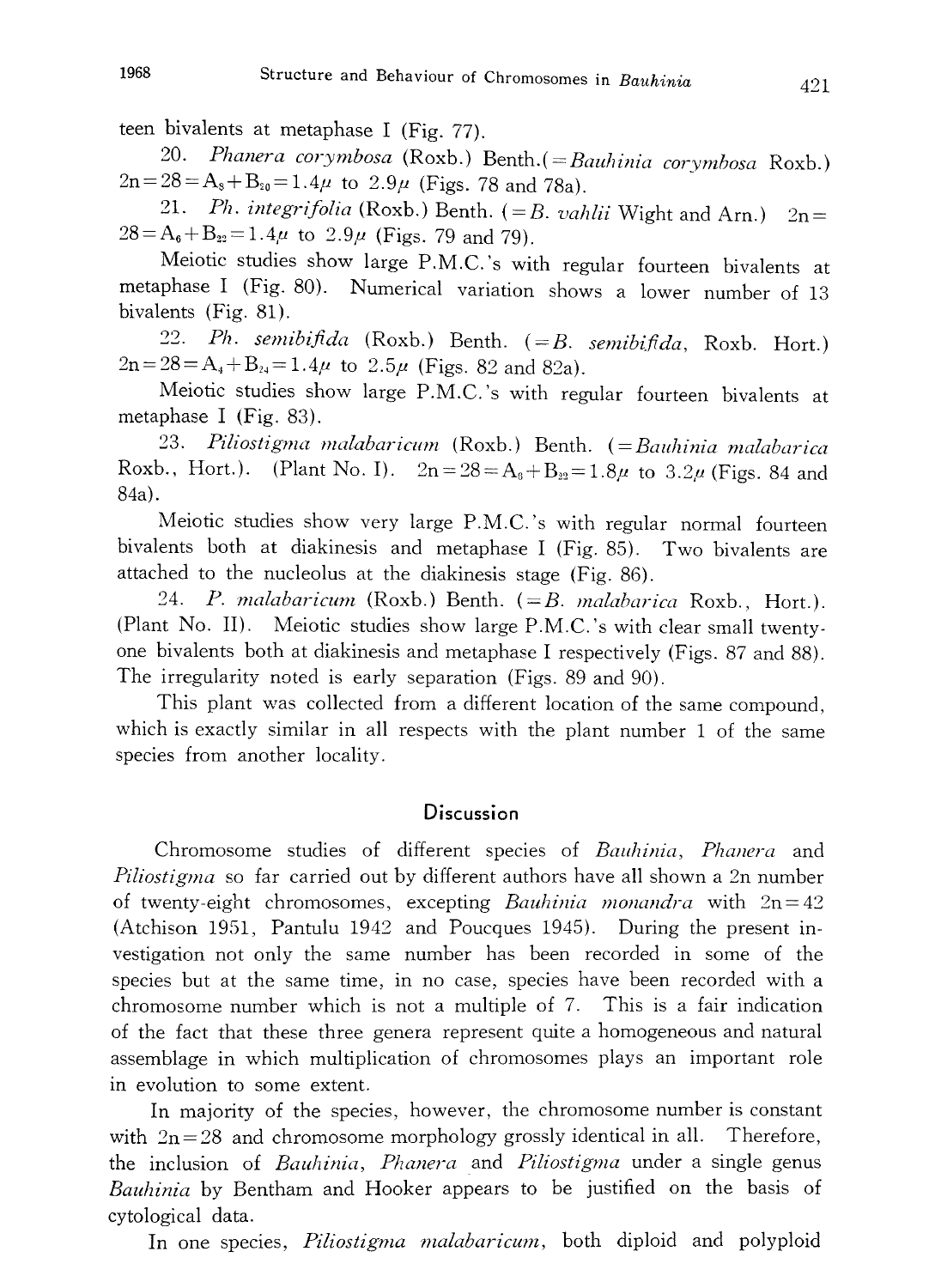numbers have been observed. The habitat of the two species is however identical. An interesting feature about the polyploid is the formation of 21 bivalents with no multivalents. Apparently the absence of multivalents pre cludes the possibility of the species being an autopolyploid. But in view of the very size of the small chromosomes, which will have low chiasma fre quency at the diploid level, the formation of multivalents may be checked. Possibly also, some other structural changes might have been an associated feature in evolution along with polyploidy. In that case the absence of multi valents can no doubt be explained. The other possibility is to assume an allopolyploid origin which is rather unusual in view of the very little difference in phenotypic characters of diploid and polyploid individuals. It is reasonable to assume that the polyploid observed in P. malabaricum is auto rather than an allopolyploid. In no other species however both auto and allopolyploid features have been observed.

The occurrence of 21 bivalents in  $P$ . *malabaricum* raises an important issue as to whether 14 or 7 chromosomes should be the basic set of the genus. In all probability it indicates 7 to represent the basic set of chromo somes. In that case all the species of these genera with twenty-eight chro mosomes should be regarded as representing stable allopolyploid types, in which hybridization must have occurred at an early phase in evolution. A diploid species with 7 bivalents, probably may be available in areas where the species grows wild.

That the number 14 may be derived one, is indicated by the occasional occurrence of secondary association of bivalents in certain species, namely, Bauhinia diphylia. However, in other species no clear secondary association of bivalents has been observed. These facts clearly indicate that though the number  $n=14$  for Bauhinia, Phanera and Piliostigma is a secondarily derived one, yet it has become deep-seated for these genera.

## Karyotype alterations and evolution of species.

The species of Bauhinia, Phanera and Piliostigma studied so far reveal very interesting data. With the aid of the special techniques improvised for somatic chromosomes of these genera, the details of karyotypes of all the species have been worked out. All species studied in general show a gross resemblance in the nature of the karyotype in rather short chromosomes with gradation in size but with no abrupt size difference in the complements. The nature of the primary constriction is nearly identical being mostly median in position. All these facts taken in conjunction with the uniformity in the chromosome number in different taxa of these genera suggest that it repre sents a natural assemblage.

In spite of these gross similarities, however, differences have been noticed between species in minute details, involving the number and position of the secondary constrictions. In addition, various groupings of the two principal types of the chromosomes in varying numbers are also observed. These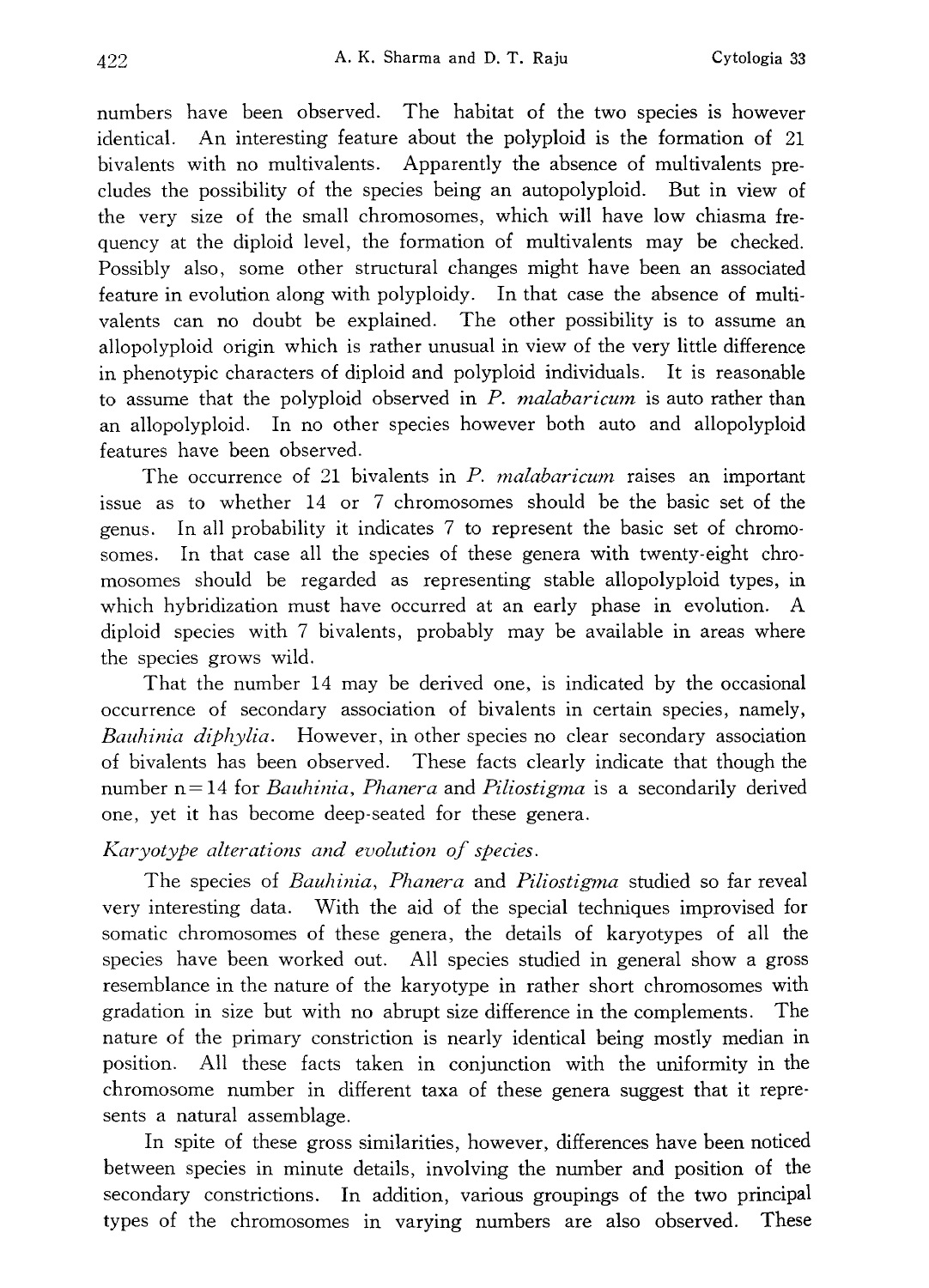facts, which could only be clarified through the common pretreatment chemicals applied for all the species, suggest the importance of minute structural alter ations of chromosomes in the evolution of the different species of these genera .

The total amount of chromatin matter , as represented in the histogram (Fig. 91), reveals the close relationship in the chromatin content of all the species. On the one hand such similarity indicates the homogeneity of the taxon and on the other it suggests that structural alterations have principally involved rearrangement of parts and not deletion or duplication of segments. This has kept the general chromosome size too at a particular level. Further, karyotype alterations which otherwise maintain uniformity in chromosome size possibly have been favoured in the selection of species of these genera.

A hypothetical problem arises in view of the regular occurrence of bi valents in different species of these genera. Why, in spite of the structural alterations, is meiosis almost regular at least in majority of the species? The answer is quite simple. These genera being of horticultural importance have been continually subjected to judicious selection. Evidently prolonged evolu tion followed by careful selection has been responsible for the maintenance of those species only which are homozygous for such structural changes. However, other evidences of structural changes exemplified by meiotic ir regularities are not uncommon in this genus. Though regular bivalent formation is the rule, non-disjunction, early separation, lagging, etc., suggest the presence of structurally altered chromosomes in the complement.

Definite evidence of such heterozygosity has been observed at least in one species where a dicentric inversion bridge with an acentric fragment has been recorded. The fate of gametes arising out of such heterozygosity is not fully known. It is likely that such inversion heterozygosity as noted in Bauhinia is principally maintained through extensive propagation by cuttings in horticulture.

Polysporous condition arising out of further mitotic division following meiosis has been observed in B. diphylla, B. galpini and B. monandra. In such polysporous types, though in all the cases the chromosome number could not be counted, the number does not seem to be identical in all the spores. Either such abnormal numbers arise through abnormalities in meiosis or in mitotic division of the tetrad nuclei. The fate of gametes arising out of this behaviour is difficult to predict. Most likely they degenerate and do not give rise to viable gametes. This is an assumption based on the fact that pro pagation of the species is not mainly through sexual means. Because of extensive vegetative propagation, meiotic abnormalities having no evolutionary possibilities are maintained in the plants.

In addition to the presence of 14 bivalents in the meiotic cells, P.M.C.'s have been recorded showing the occurrence of a large number of stainable bodies in the nuclei of some of the species, such as B. blakeana, B. galpini and B. tomentosa. It is very difficult to state at present their exact chemical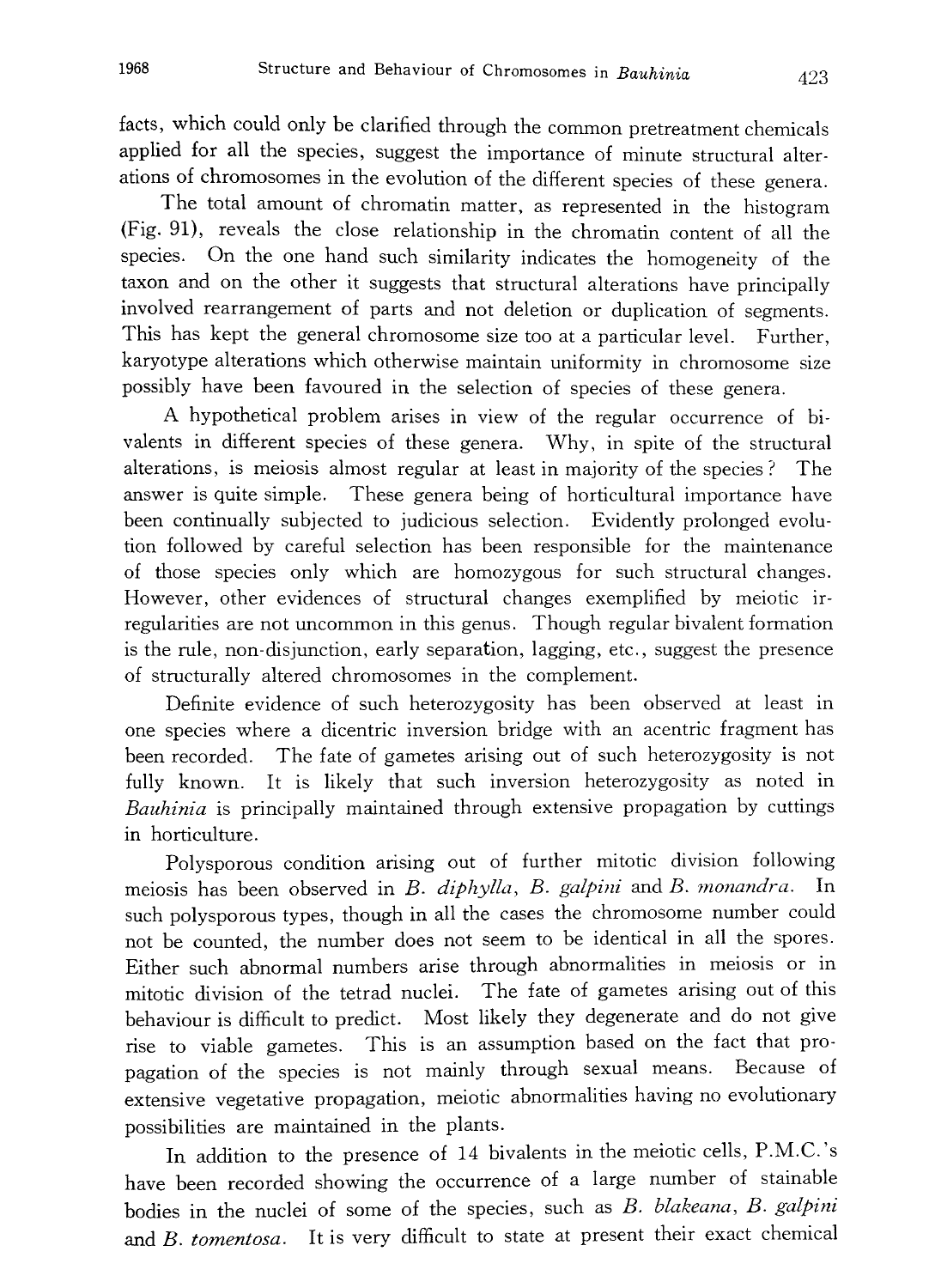constitution. Being carmine-positive there is the possibility of their being of nucleic acid constitution. Critical cytochemical tests are needed to work out their exact nature in terms of chemical make-up. The presence of such bodies has been reported earlier by different workers in various plant materials (Dutt 1949, Painter 1943 and Sharma 1955). Such conditions are generally met with in plants which have been subjected to environmental changes either partially or wholly. This may be the reason why they show such abnormal be haviour. In every organism a settled ratio between the two types of nucleic acid, i.e., DNA and RNA is being maintained. A breakdown of this balance is always harmful to the metabolism of the organism concerned. As under such conditions of abnormal environment, any of these two acids may be synthesized more as compared to the others. Such excess of synthesis may ultimately bring about certain disruption of normal metabolism. Plants in order to get rid of this excess of nucleic acid form extra chromosomal droplets of stainable bodies in the cell. Evidently, if it contains DNA it becomes Feulgen positive and if RNA it becomes pyronin positive. That is the reason why in certain species of plants such bodies are Feulgen positive whereas in others they are not so.

Numerical variations have been observed in the somatic tissue of a number of species, such as B. hookerii, B. petersiana, B. purpurea, B. racemosa and B. rufescence. Such numerical variations occur along with cells having normal chromosome numbers, the latter no doubt occurring in a very high frequency. In many species the variations have been found to persist even upto meiotic cells. The importance of such alterations in the somatic tissue is immense, specially in plants where propagation is through vegetative means (Sharma 1956b). Bauhinia, Phanera and Piliostigma no doubt are extensively cultivated through cuttings. But in view of the fact that none of the species so far studied shows 2n number other than a multiple of 14, such aneuploid alterations in the somatic tissue probably play very little role in the origin of new races or species of these genera. Similarly, meiotic abnormalities observed in several species seem to have little significance as may possibly result in the formation of non-viable gametes. This assumption is borne out by the fact that none of the species contains an aneuploid chromosome number in the normal somatic cells.

Variations in number occurring in the somatic complement no doubt have been detected, but at the same time it is possible that structural alterations of chromosomes, if any, in cells with otherwise normal somatic numbers, might have escaped detection. This is quite likely in view of the small size of the chromosomes. Structural abnormalities occurring in low frequency may therefore have every chance of evading detection. Then the importance of structural alterations of chromosomes in the evolution of new genotype in these genera is expected through vegetative propagation. This fact needs serious consideration as species of these genera are extensively propagated by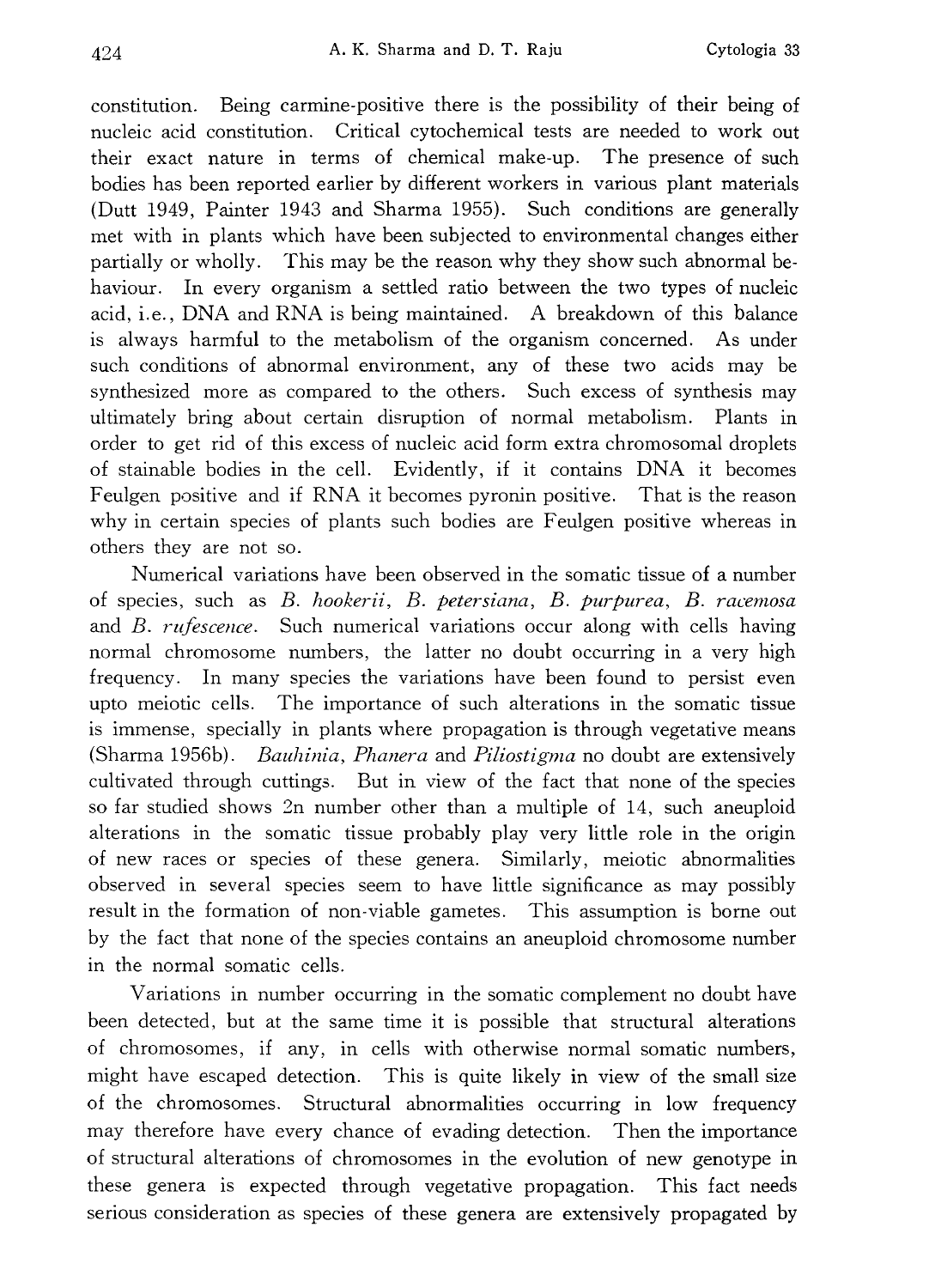cutting, and at the same time differ with respect to the structure of chromo somes.

## Summary

The paper deals with cytological investigations on twenty -four species and varieties of Bauhinia, Phanera and Piliostigma. Both meiotic and detailed karyotype studies were done using isopsoralene , as a pre-treatment agent. In majority of the species the chromosome number is  $2n=28$  excepting P. malabaricum. In this species both  $n=14$  and 21 chromosomes have been observed. On this basis the allopolyploid nature of the polyploid forms has been suggested.

Whether 14 or 7 chromosomes should be the basic set of these genera is debatable. All chromosome numbers as yet recorded are multiples of 7. The occasional occurrence of secondary association of bivalents in certain species, namely Bauhinia diphylla, shows that the number 14 may be a derived one.

All the species of *Bauhinia*, *Phanera* and *Piliostigma* show a gross similarity in the nature of karyotype, having rather short chromosomes with gradation in size. Due to the marked resemblance in karyotype, these three genera apparently represent a homogeneous assemblage and their inclusion within the same genus *Bauhinia* under Bentham and Hooker's system appears to be justified. Minute karyotype differences exist between different species and varieties suggesting the role of structural alteration of chromosomes in the evolution of species. Variations in chromosome number and chromosome morphology have been recorded in many species. These variations suggest that speciation and evolution in these species have been made possible through them being brought into effect through vegetative propagation. Drastic struc tural alterations have not been observed possibly due to the small size of the chromosomes.

The histogram reveals a similarity in the chromatin content in all the species, indicating the homogeneity of the taxa and suggesting that structural alterations have principally involved rearrangement of parts and not deletion or duplication of segments. These genera, being horticultural ones, have been continually subjected to judicious selection and homozygosity has also been attained for structural alterations.

P. M. C.'s also show a large number of extra-chromosomal droplets of stainable bodies in the cell. Being carmine-positive they may have a nucleic acid constitution. The reason for their formation through disturbance of DNA: RNA ratio has been discussed.

Definite evidences of heterozygosity namely, inversion bridge, have been observed in *Bauhinia diphylla*. Such inversion heterozygosity as noted in Bauhinia is principally maintained through extensive propagation by cuttings in horticulture. The possible reasons for the occurrence of polyspory and its fate have been discussed.